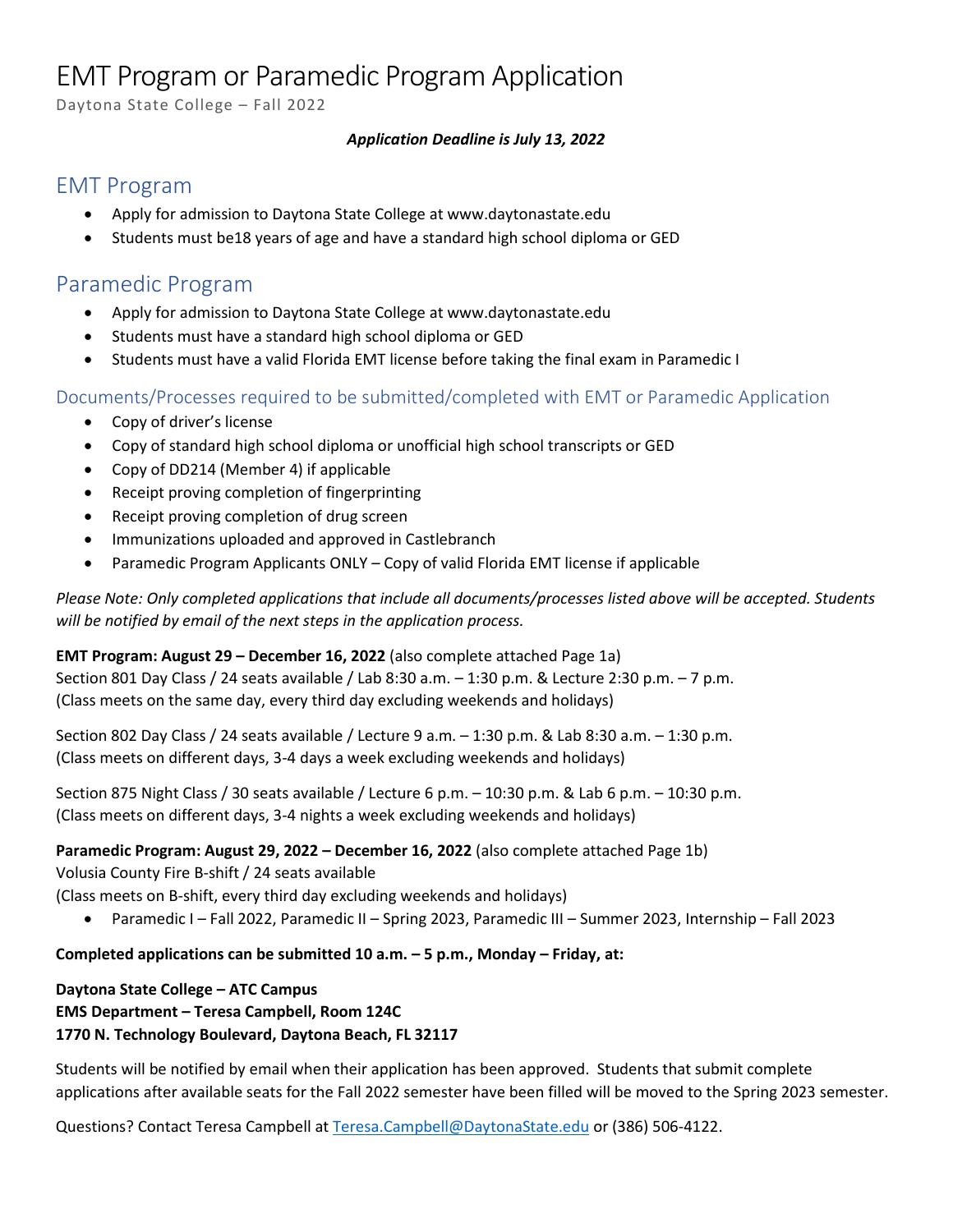# EMS1119C/EMS1431 – Emergency Medical Technician (EMT)

### Memorandum of Understanding

As a student of EMS1119C/EMS1431, I understand the following requirements that are directly related to my successful completion of this class and advancement throughout the EMT Program:

- 1. I will complete a Level II Background Check, all vaccinations required by the program affiliates, and a drug test **before** I can be registered for EMS1119C/EMS1431 EMT Lecture/Lab. The deadline for compliance is the declared Add/Drop date published in the Daytona State Academic Calendar for each respective semester of EMS1119C/EMS1431.
- 2. I understand that if I am not compliant with the aforementioned non-negotiable requirements by the end of Add/Drop, I will not be eligible for enrollment into EMS1119C/EMS1431. Upon completion of those items in the future, I may be eligible to enroll into future semesters.
- 3. I understand I may be given the opportunity to sign exemption forms regarding some vaccination requirements in lieu of taking a vaccination and that if those exemption forms are denied by the affiliate sites, I will not be able to continue in the EMT Program and it may be necessary to file for a withdrawal from the class. I understand that only tuition is assumed to be refundable under very specific conditions and supplies/uniforms may not be refundable. Any requirement deemed as mandatory by a clinical affiliate is required to complete the EMT program.
- 4. I understand that I am required to maintain current AHA CPR certification for the duration of the EMT Program. I further understand that I am held to a higher expectation of behavior and attitude while I am enrolled and that actions outside of the course may adversely impact my privilege of enrollment.
- 5. I understand by registering for this class, I am agreeing to adhere to all program policies, Statutes/Rules, College policies and I understand that it is my responsibility to read, make myself aware, understand, and practice these standards throughout my enrollment with the EMT Program. Choosing not to follow any policies or requirements may result in my removal from the program and forfeiture of some or all of the tuition, fees, expenses, associated with my enrollment into the EMT Program.

Student Name (please print)

Signature of Applicant Date of Applicant Date of Applicant Date of Applicant Date of Applicant Date of Applicant Date of Applicant Date of Applicant Date of Applicant Date of Applicant Date of Applicant Date of Applicant D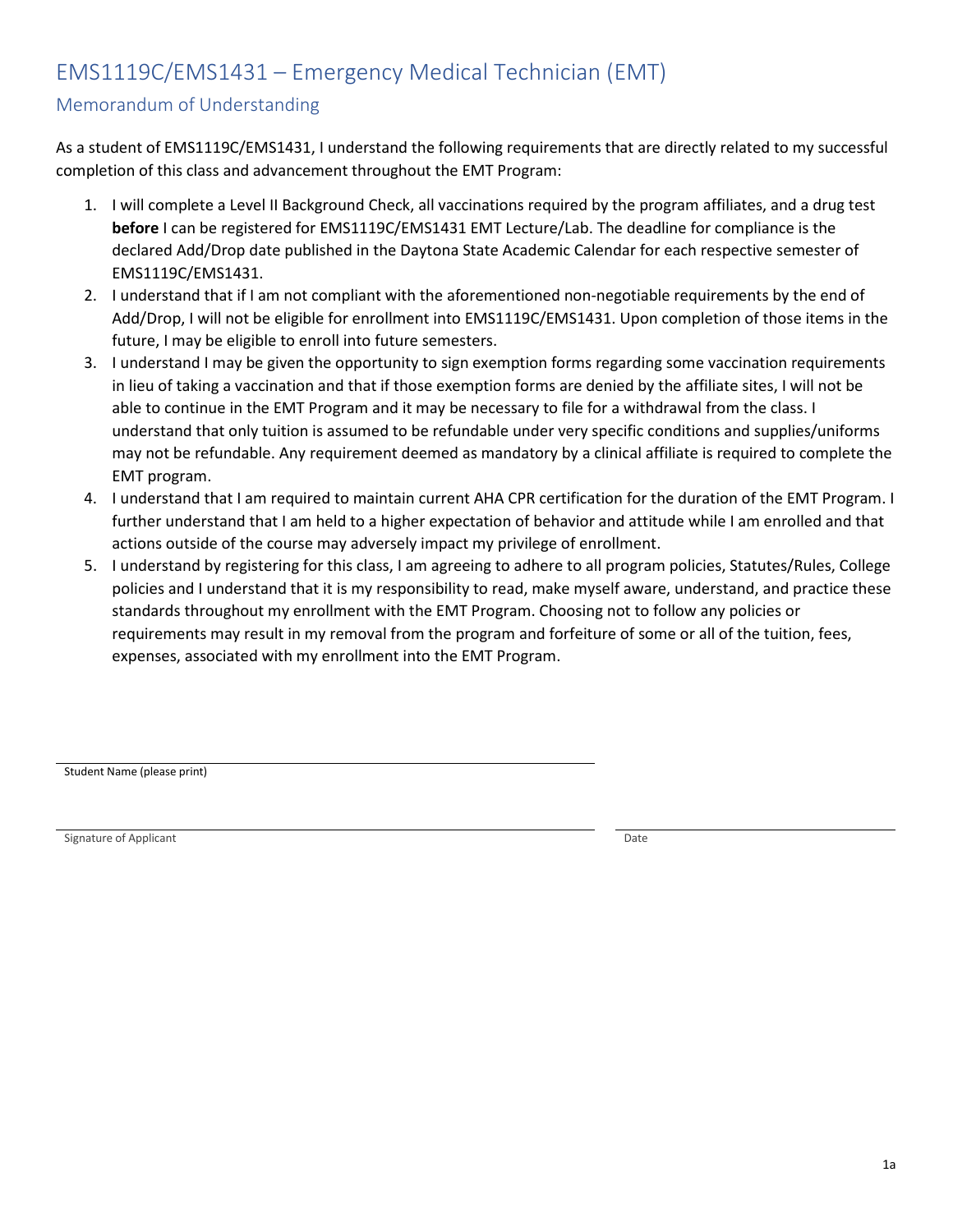## EMS2603C - Paramedic I

### Memorandum of Understanding

As a student of EMS2603C I understand the following requirements that are directly related to my successful completion of this class and advancement throughout the Paramedic Program:

- 1. I must obtain Florida EMT certification prior to the completion of phase I of my Paramedic training, FS 401.2701(b)(2).
- 2. I will complete a Level II Background Check, all vaccinations required by the program affiliates, and a drug test **before** I can be registered for EMS2604C – Paramedic II Lecture/Lab, or EMS2666 - Paramedic Clinical I. Students shall endeavor to complete these requirements after the midpoint but before the end of EMS2603C. The deadline for compliance is the declared Add/Drop date published in the Daytona State Academic Calendar for each respective semester of EMS2604C.
- 3. I understand that if I am not compliant with the aforementioned non-negotiable requirements by the end of Add/Drop, I will not be eligible for enrollment into EMS 2604C or EMS2666. Upon completion of those items in the future, I may be eligible to enroll into future semesters and would be considered on a case-by-case basis by the EMS Program Manager and School of Emergency Services Director.
- 4. I understand I may be given the opportunity to sign exemption forms regarding some vaccination requirements in lieu of taking a vaccination and that if those exemption forms are denied by the affiliate sites, I will not be able to continue in the Paramedic Program. Any requirement deemed as mandatory by an affiliate is required to complete the Paramedic Program.
- 5. I understand that I am required to maintain current AHA CPR certification, Tetanus Vaccination, Tuberculosis resistance, and EMT certification once achieved in "Good Standing," for the duration of the program.
- 6. I understand by registering for this class, I am agreeing to adhere to all program policies, Statutes/Rules, College policies and I understand that it is my responsibility to make myself aware, understand, and practice these standards throughout my enrollment with the Paramedic Program.

Student Name (please print)

Signature of Applicant Date Date of Applicant Date of Applicant Date of Applicant Date of Applicant Date of Applicant Date of Applicant Date of Applicant Date of Applicant Date of Applicant Date of Applicant Date of Applic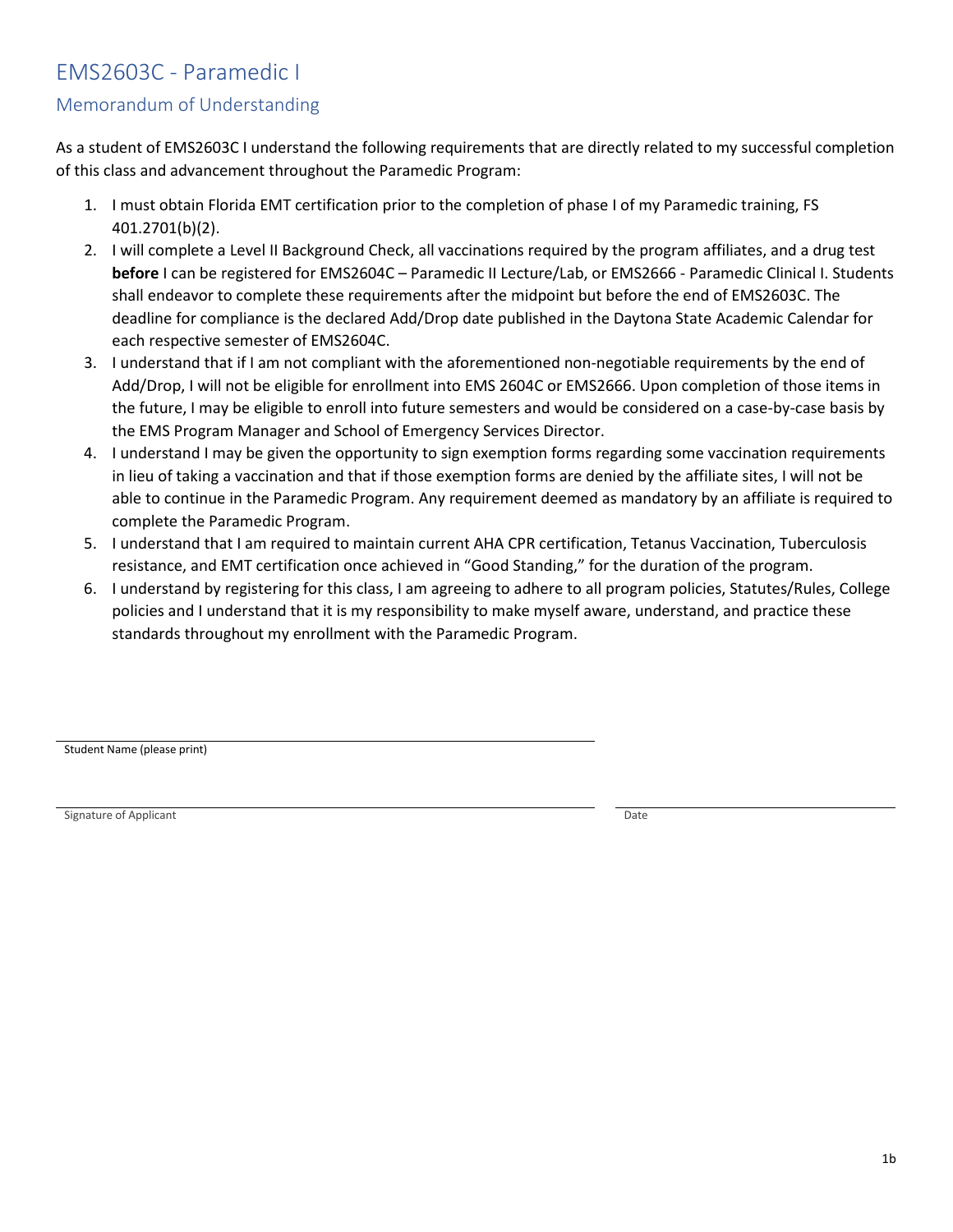

# Daytona State College Charles M. Curb School of Emergency Services EMT Program or Paramedic Program Application

|                                                               |                                                                                                                                                                                    | Date:                    |
|---------------------------------------------------------------|------------------------------------------------------------------------------------------------------------------------------------------------------------------------------------|--------------------------|
| <b>Please Print</b>                                           |                                                                                                                                                                                    |                          |
|                                                               |                                                                                                                                                                                    |                          |
| Last Name                                                     | <b>First Name</b>                                                                                                                                                                  | Middle Initial           |
| DSC Student ID#                                               | SS# (last 4 digits ONLY)                                                                                                                                                           | Date of Birth            |
| <b>Emergency Medical Technician</b><br>$\Box$ 801 Day Program | Please select the program below that you would like to attend in Fall 2022:<br>$\Box$ 802 Day Program                                                                              | $\Box$ 875 Night Program |
| Paramedic<br>$\Box$ Volusia County Fire B-Shift Schedule      |                                                                                                                                                                                    |                          |
|                                                               | For Paramedic, do you have a valid and current State of Florida EMT license? $\square$ Yes $\square$ No                                                                            |                          |
|                                                               | If yes, please submit a copy with your completed application.                                                                                                                      |                          |
|                                                               | If no, you must possess a valid and current State of Florida EMT license before taking the final examination for<br>Paramedic I or you will be removed from the Paramedic program. |                          |
|                                                               | Please initial that you understand and agree to this policy.                                                                                                                       | (student initials here)  |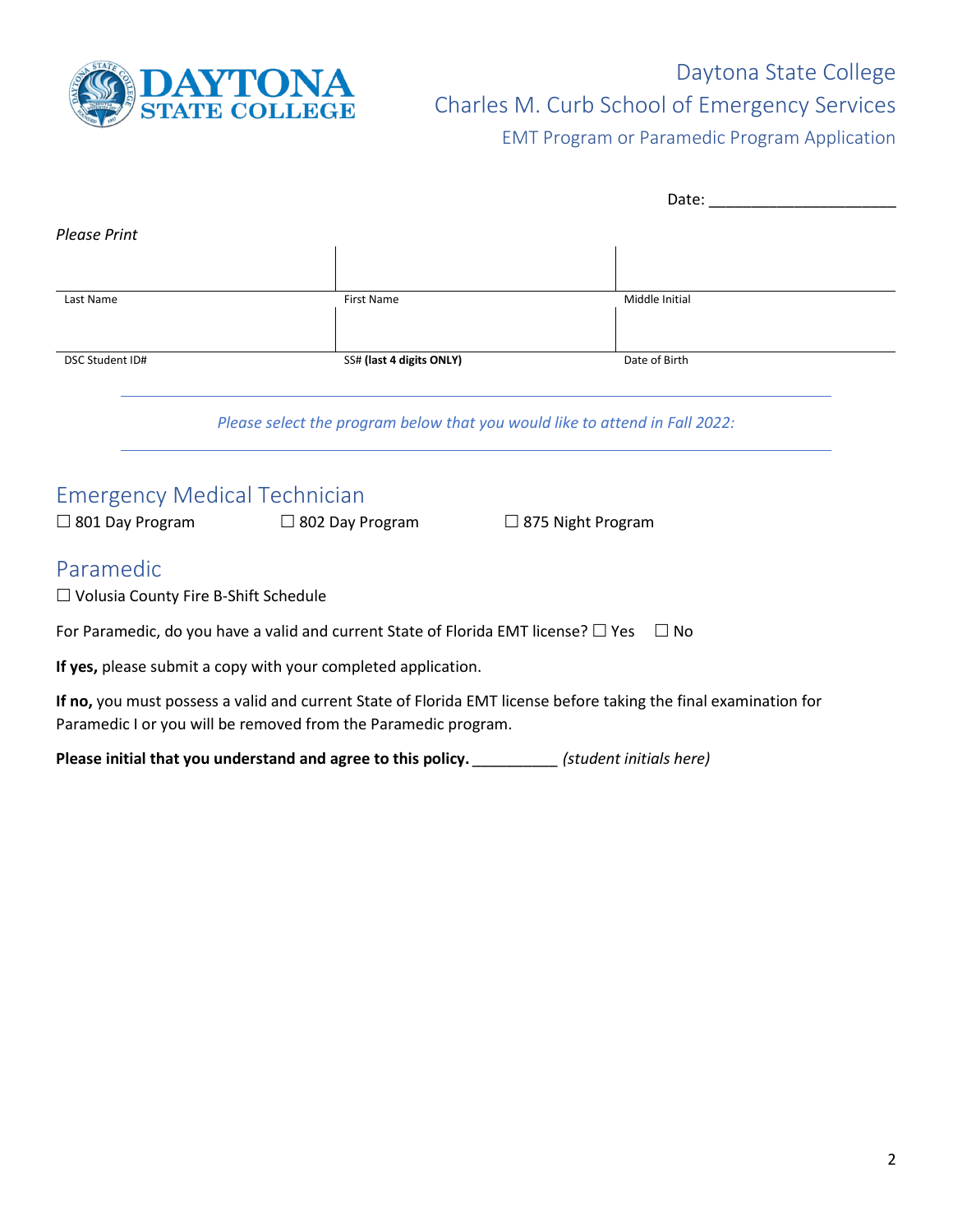# Student Information

| Mailing Address: Number and Street                                                                                                                                                                                                                                                                                | City               |                         |
|-------------------------------------------------------------------------------------------------------------------------------------------------------------------------------------------------------------------------------------------------------------------------------------------------------------------|--------------------|-------------------------|
| State                                                                                                                                                                                                                                                                                                             | Zip Code           |                         |
| Telephone: Home                                                                                                                                                                                                                                                                                                   | Cell               |                         |
| DSC Email - Will be used for all communication during the program.                                                                                                                                                                                                                                                | DSC <sub>ID#</sub> |                         |
| Do you possess a valid driver's license? $\Box$ Yes<br>$\Box$ No                                                                                                                                                                                                                                                  |                    |                         |
| If yes, please submit a copy with your completed application.                                                                                                                                                                                                                                                     |                    |                         |
| Do you possess a standard high school diploma or GED? $\Box$ Yes<br>If yes, please submit a copy with your completed application. If these documents were already submitted to DSC when<br>you applied for admission, the department secretary will print a copy from your DSC Student Documents electronic file. | $\Box$ No          |                         |
| Please initial if you would like them printed for your application.                                                                                                                                                                                                                                               |                    | (student initials here) |
| If you do not possess a standard high school diploma or GED, please contact the EMS Department at<br>Teresa.Campbell@DaytonaState.edu or at 386-506-4122 before completing the rest of the                                                                                                                        | application.       |                         |
| <b>Emergency Contact</b>                                                                                                                                                                                                                                                                                          |                    |                         |
|                                                                                                                                                                                                                                                                                                                   |                    |                         |
| <b>Emergency Contact: Name</b>                                                                                                                                                                                                                                                                                    | Relationship       | <b>Phone Number</b>     |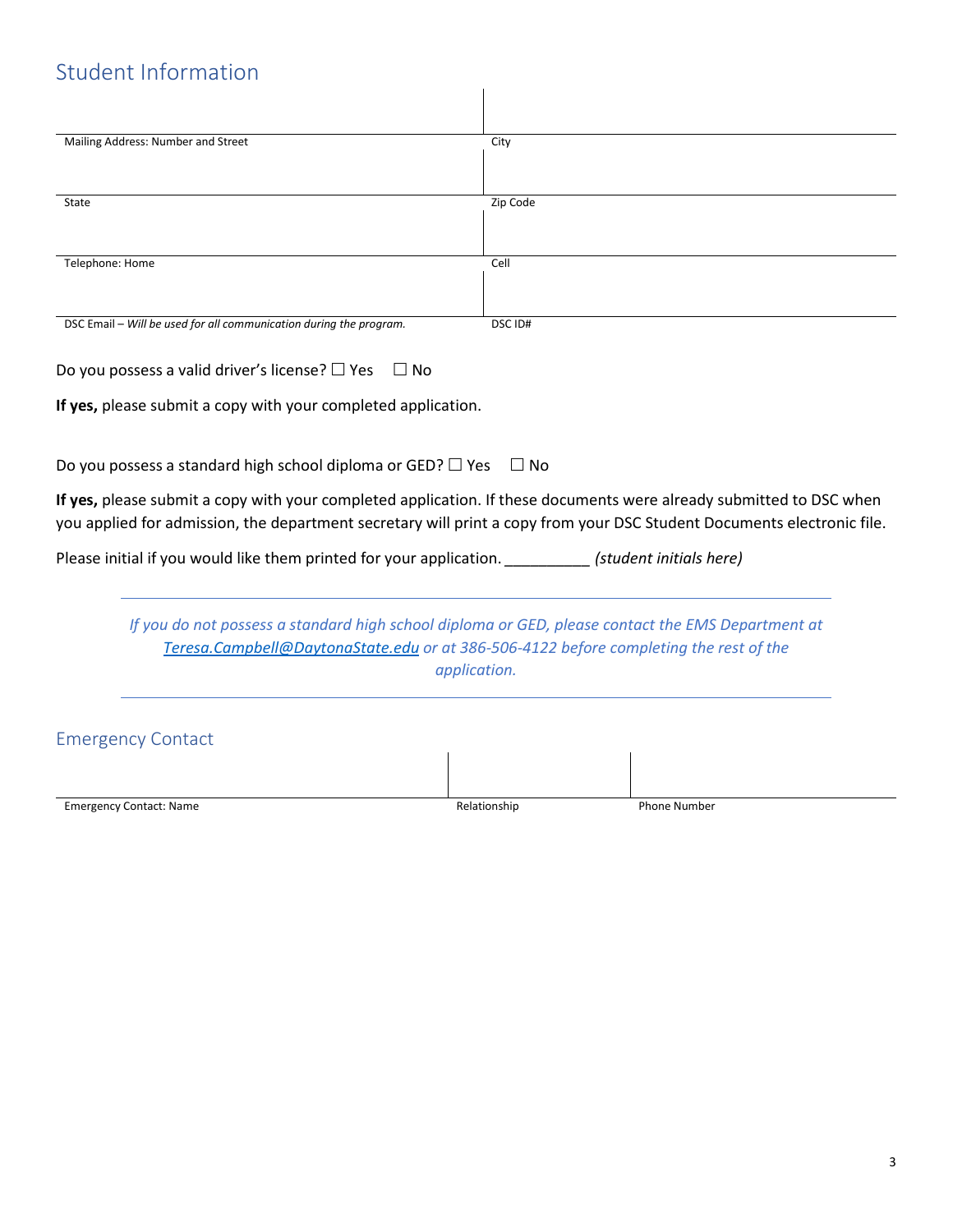## Employment Verification and Military Status

**Are you currently employed by an Emergency Medical Services, Fire, Law Enforcement, or Public Safety agency for whom you are taking this training?**

 $\Box$  Yes  $\Box$  No

**If yes,** please provide the agency contact information:

 $\overline{1}$ 

| <b>Employing Agency</b> |  |
|-------------------------|--|
| <b>Contact Person</b>   |  |
| <b>Telephone Number</b> |  |

**Are you currently a volunteer with an Emergency Medical Services, Fire, Law Enforcement, or Public Safety agency?**

 $\square$  Yes  $\square$  No

**If yes,** please provide the agency contact information:

 $\overline{1}$ 

| <b>Volunteer Agency</b> |  |
|-------------------------|--|
| <b>Contact Person</b>   |  |
| <b>Telephone Number</b> |  |

### **Are you a United Stated Veteran?**

 $\Box$  Yes  $\Box$  No

**If yes,** please submit a copy of your DD214 (Member 4) with your completed application.

### **Are you Active-Duty Military or Active Reserve?**

 $\Box$  Yes  $\Box$  No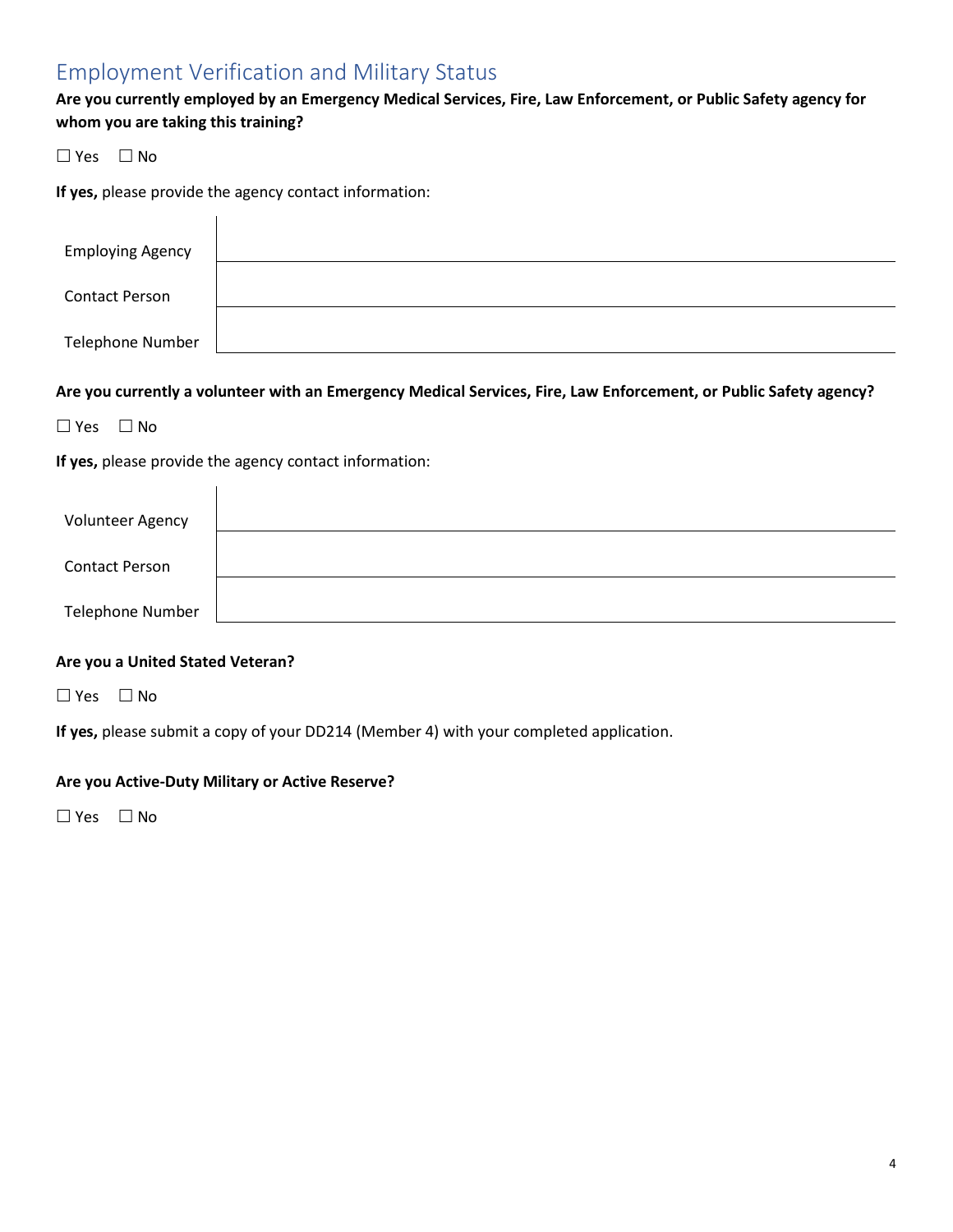# Criminal History

All applicants are required to complete a Level 2 background check and a 10-panel drug screen prior to being accepted to a DSC EMS program. For information on charges not accepted by the DSC EMS Department, please review Florida State Statutes 435.03, 435.04, and 741.28 - 741.31.

If you answer YES to any of the following questions, please write an explanation on the lines provided. You may need to provide copies of the arrest report(s) and/or final disposition(s) if asked by the EMS department staff. The questions pertain to arrest history for civilian AND military records.

- Have you ever been arrested for a felony charge? • Have you ever been arrested for a misdemeanor charge? Have you ever been arrested for a drug or alcohol violation?
- $\bullet$  Have you ever been convicted of any charge(s)?
- Do you have any pending and/or ongoing legal action related to a charge?  $\square$  Yes  $\square$  No

For each "yes" you answered to the questions above, please explain/describe:

### *Please Note: If you have any pending legal action related to a charge, you are not eligible to apply to a DSC EMS program until the case has been settled and the disposition has been posted.*

Any arrest that occurs during a DSC EMS program **must** be reported to the EMS Department Assistant Chair. Arrests/convictions during a DSC EMS program may disqualify the student from participation in the required clinical rotations due to clinical affiliate liability issues. The inability of a student to complete clinical rotations will prevent the student from completing the required course requirements, and the student will be removed from the program. The clinical affiliates have the right to refuse an applicant/current student at any point before or during the program for any arrest or offense regardless of conviction.

### **I have read the Criminal History information listed on this page, and I understand the statements listed:**

Student Name (please print)

Signature of Applicant Date of Applicant Date of Applicant Date of Applicant Date of Applicant Date of Applicant Date of Applicant Date of Applicant Date of Applicant Date of Applicant Date of Applicant Date of Applicant D

| $\Box$ Yes | ∏ No      |
|------------|-----------|
| $\Box$ Yes | $\Box$ No |
| $\Box$ Yes | ∏ No      |
| $\Box$ Yes | ∏ No      |
|            |           |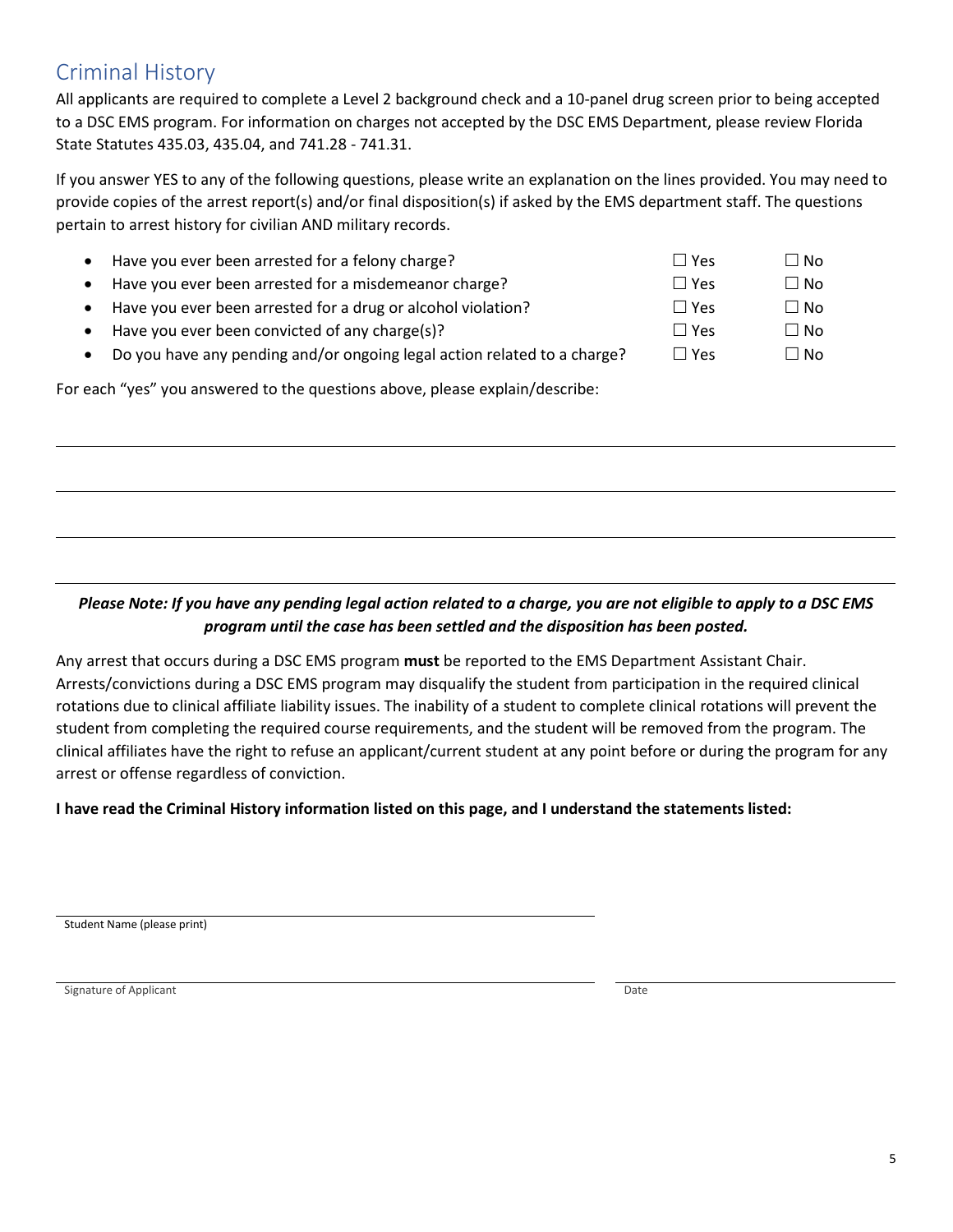# List of Excluded Individuals/Entities (LEIE)

The Office of the Inspector General (OIG) publishes a List of Excluded Individuals/Entities (LEIE) which provides information to the health care industry, patients and the public regarding individuals and entities currently excluded from participation in Medicare, Medicaid, and all other Federal health care programs. Applicants for EMT and/or Paramedic will be compared against the LEIE database. Any applicant that is on the LEIE list IS NOT ABLE TO ATTEND EMT AND/OR PARAMEDIC PROGRAMS AT DSC.

### **I have read and understand the above statement.** *\_\_\_\_\_\_\_\_\_\_ (student initials here)*

Florida Statute Section 435.03 states in pertinent part as follows: Any person for whom employment screening is required by statute must not have been found guilty of, regardless of adjudication, or entered a plea of nolo contendere or guilty to, any offense prohibited under any of the following provisions of the Florida Statutes or under a similar state of another jurisdiction:

- a) Section 415.11, relating to abuse, neglect, or exploitation of a vulnerable adult.
- b) Section 782.04, related to murder.
- c) Section 782.07, relating to manslaughter, aggravated manslaughter of an elderly person or disabled adult, or aggravated manslaughter of a child.
- d) Section 782.071, relating to vehicular homicide.
- e) Section 782.09, related to killing of an unborn child by injury to the mother.
- f) Section 784.011, related to assault, if the victim of the offense was a minor.
- g) Section 784.021, related to aggravated assault.
- h) Section 784.03, related to battery, if the victim of the offense was a minor.
- i) Section 784.045, related to aggravated assault.
- j) Section 787.01, related to kidnapping.
- k) Section 787.12, related to false imprisonment.
- l) Section 794.011, related to sexual battery.
- m) Section 794.041, relating to prohibited acts of persons in familial or custodial authority.
- n) Chapter 796, relating to prostitution.
- o) Section 798.02, related to lewd and lascivious behavior.
- p) Chapter 800, relating to lewdness and indecent exposure.
- q) Section 806.01, relating to arson.
- r) Chapter 812, related to theft, robbery, and related crimes, if the offense was a felony.
- s) Section 817.563, relating to fraudulent sale of controlled substances, only if the offense was a felony.
- t) Section 817.563, relating to fraudulent sale of controlled substances, only if the offense was a felony.
- u) Section 825.102, relating to abuse, aggravated abuse, or neglect of an elderly person, disabled adult.
- v) Section 825.1025, Section 825.102, relating to lewd or lascivious offenses committed upon or in the presence of an elderly person or disabled adult.
- w) Section 825.103, relating to exploitation of an elderly person or disabled adult, if the offense was a felony.
- x) Section 826.04, relating to incest.
- y) Section 827.03, relating to child abuse, aggravated child abuse, or neglect of a child.
- z) Section 827.04, relating to contributing to the delinquency or dependency of a child.
- aa) Former s.827.05, relating to negligent treatment of children. aa) Section 827.071, relating to sexual performance of a child. bb) Section 847, relating to obscene literature.
- bb) Chapter 893, relating to drug abuse prevention and control, only if the offense was a felony or if any other person involved in the offense was a minor.
- cc) Section 456.0635, relating to Medicaid fraud; disqualification for licensure, certificate or registration (pertaining to a felony under Chapter 409, Chapter 817, Chapter 893, 21 U.S.C. ss.801-970).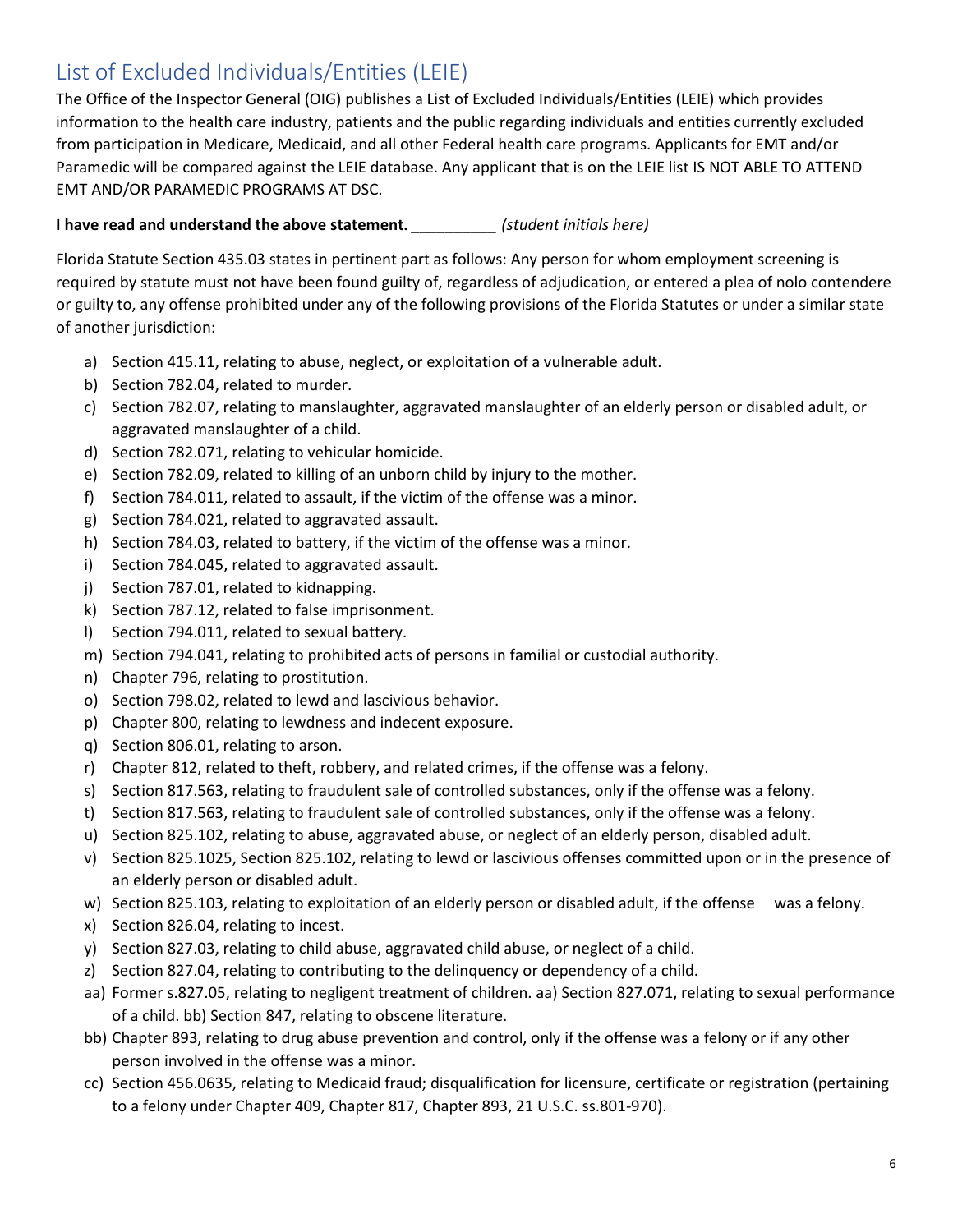### Halifax Health

Level 2 Background Screening – Students participating in Placement must meet the Level 2 screening standards set forth in Florida Statute 435.04, including no record of the prohibited offenses set forth in 435.04 (2) and (3), as evidenced by a Level 2 Background Screening with Fingerprints performed within the 12 months preceding Placement at a Halifax facility.

### Additional Required Criteria for Each Student

In addition to meeting the Level 2 screening standards, each Student must also meet the Additional Required Criteria, as evidenced by a background check performed by an approved vendor within the 12 months preceding their Placement participation, or through the production to Halifax Health of original source documentation confirming the following:

- No felony convictions (ever) in any state (or pleas of nolo contendere or "no contest") related to: healthcare fraud or abuse; unlawful possession or distribution of illegal substances or firearms; or aggravated assault
- In the past 5 years, no misdemeanor convictions in any state (or pleas of nolo contendere) related to: healthcare fraud or abuse; possession or distribution of illegal substances or firearms; or aggravated assault
- Social security verification or proof of current visa and eligibility to work in the United States for the duration of Placement
- Nationwide Sexual Offender & Predator Registry confirm no listing for Student
- Confirm Student is not an Excluded Provider as determined by the federal government: Office of Inspector General (OIG) – List of Excluded Individuals/Entities (https://oig.hhs.gov/exclusions/exclusions\_list.asp)
- General Services Administration (GSA) Excluded Parties List (https://www.sam.gov/portal/SAM/#1)
- Applicable Licensure Board for all Students, if applicable confirm active license in good standing with no restrictions and no current disciplinary action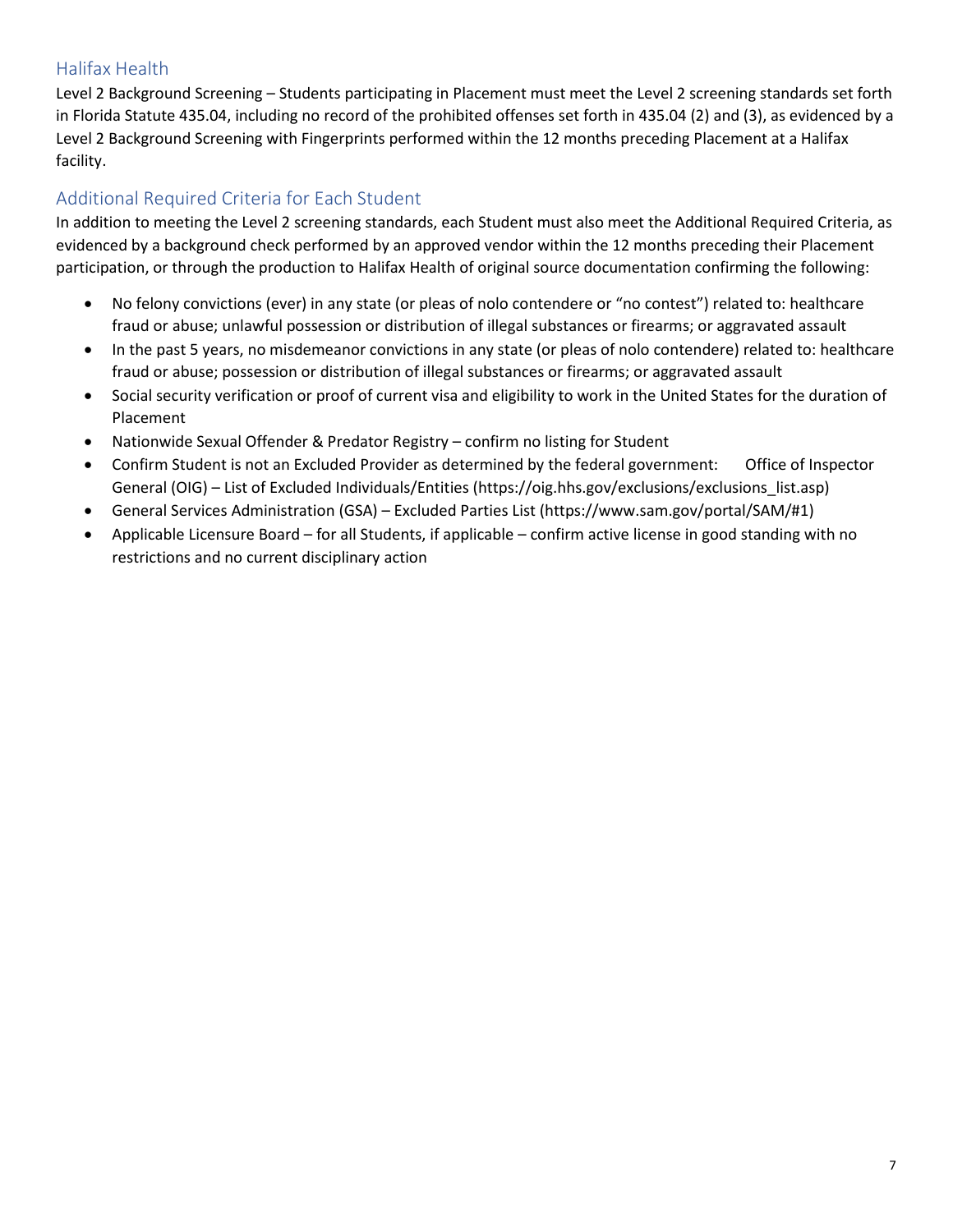

#### Florida Department of Law Enforcement Criminal Justice Information Services Division/User Services Bureau

### **VECHS WAIVER AGREEMENT AND STATEMENT**

**Volunteer & Employee Criminal History System (VECHS)**  for Criminal History Record Checks under the National Child Protection Act of 1993, as amended, and Section 943.0542, Florida Statutes

Pursuant to the National Child Protection Act of 1993, as amended, and section 943.0542, Florida Statutes, this form must be completed and signed by every current or prospective employee, volunteer, and contractor/vendor, for whom criminal history records are requested by a qualified entity under these laws.

I hereby authorize Daytona State College to submit a set of my fingerprints and this form to the Florida Department of Law Enforcement for the purpose of accessing and reviewing Florida national criminal history records that may pertain to me. I understand that I would be able to receive any national criminal history record that may pertain to me directly from the FBI, pursuant to 28 CFR Sections 16.30-16.34, and that I could then freely disclose any such information to whomever I chose. By signing this Waiver Agreement, it is my intent to authorize the dissemination of any national criminal history record that may pertain to me to the Qualified Entity with which I am seeking to be employed or to serve as a volunteer, pursuant to the National Child Protection Act of 1993, as amended, and Section 943.0542, Florida Statutes.

I understand that until the criminal history background check is completed, you may choose to deny me unsupervised access to children, the elderly, or individuals with disabilities. I further understand that, upon request, you will provide me a copy of the criminal history background report, if any, you receive on me and that I am entitled to challenge the accuracy and completeness of any information contained in any such report. I may obtain a prompt determination as to the validity of my challenge before you make a final decision about my status as an employee, volunteer, contractor, or subcontractor.

### **A national criminal history background checks on me has previously been requested by:**

| Name and Address of Previous Qualified Entity                                                                                                 | Year of Request |
|-----------------------------------------------------------------------------------------------------------------------------------------------|-----------------|
| $I \square$ have OR $\square$ have not been convicted of a crime.                                                                             |                 |
| If convicted, describe the crime(s) and the particulars of the conviction(s) in the space below.                                              |                 |
| $I \square$ do OR $\square$ do not authorize you to release my criminal history records, if any, to other qualified entities.                 |                 |
| I am a current or prospective (check one): $\square$ Employee $\square$ Volunteer $\square$ Contractor/Vendor                                 |                 |
| Signature<br>Date<br><u> 1980 - Johann Barnett, fransk politik (f. 1980)</u>                                                                  |                 |
| <b>Printed Name</b><br><u> 1989 - Johann Stoff, deutscher Stoffen und der Stoffen und der Stoffen und der Stoffen und der Stoffen und der</u> |                 |
| Address                                                                                                                                       |                 |
| Date of Birth<br><u> 1989 - Johann Stein, fransk politik (d. 1989)</u>                                                                        |                 |
| TO BE COMPLETED BY THE QUALIFIED ENTITY:                                                                                                      |                 |
| <b>Entity Name:</b><br><b>Daytona State College</b>                                                                                           |                 |
| Address:<br>1200 West International Speedway Boulevard, Daytona Beach, FL 32120                                                               |                 |
| (386) 506-3496 Fax:<br>Telephone:<br>(386) 506-4482                                                                                           |                 |
| FDLE Assigned Qualified Entity Number:<br>E64020003                                                                                           |                 |

ORIGINAL – MUST BE RETAINED BY QUALIFIED ENTITY. COPY – SEND TO FDLE WITH FINGERPRINT CARD.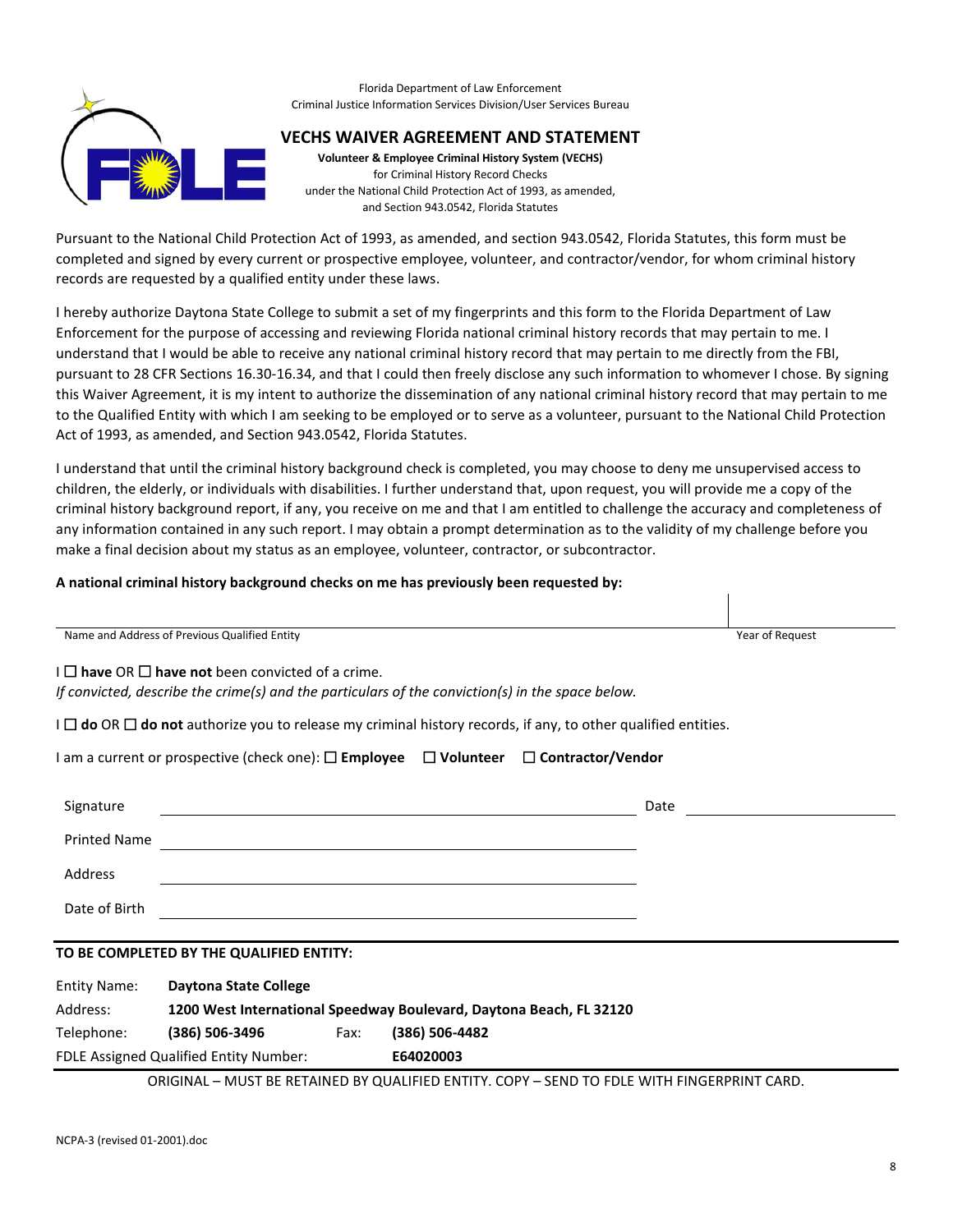

# Daytona State College Charles M. Curb School of Emergency Services Authorization for Release of Information

**The Family Educational Rights and Privacy Act (FERPA),** also known as the BUCKLEY ACT, is a federal law regarding the privacy of student records and the access to these records. As a student attending Daytona State College's Charles M. Curb School of Emergency Services Florida Police Academy, Basic Corrections Academy, EMT/Paramedic Program, Fire Fighter Minimum Standards, In-service, Advanced or Specialized Training, to gain or maintain certification, I recognize that certain records that pertain to me are being developed and maintained which may fall under the protections of FERPA.

**I also understand** that there may be some potential need for these records to be released to current employers, potential employers, FDLE Criminal Justice Standards and Training Representatives, Bureau of EMS, Bureau of Fire Standards or in any other entity that the authorized staff of the Charles M. Curb School of Emergency Services deems it appropriate to release my records.

These records would include, but are not limited to:

- Attendance/enrollment
- Grades/Transcripts
- Student proficiency or test scores

I understand and agree, that by signing this document, I am agreeing to allow Daytona State College's Charles M. Curb School of Emergency Services to release any and all of my student records or above information to any employing or any prospective employing agency for the purpose of audit, certification, determining my current employment status, or in determining my prospective suitability for employment.

**Furthermore,** I agree to hold harmless Daytona State College's Charles M. Curb School of Emergency Services and all members of their respective staffs from any and all liability arising from the release of my student records.

| Student Name (please print)   |      |
|-------------------------------|------|
|                               |      |
|                               |      |
|                               |      |
| Signature of Applicant        | Date |
|                               |      |
| Attested to this date before: |      |
|                               |      |
|                               |      |
| Witness Name (please print)   |      |
|                               |      |
|                               |      |
| Signature of Witness          | Date |
|                               |      |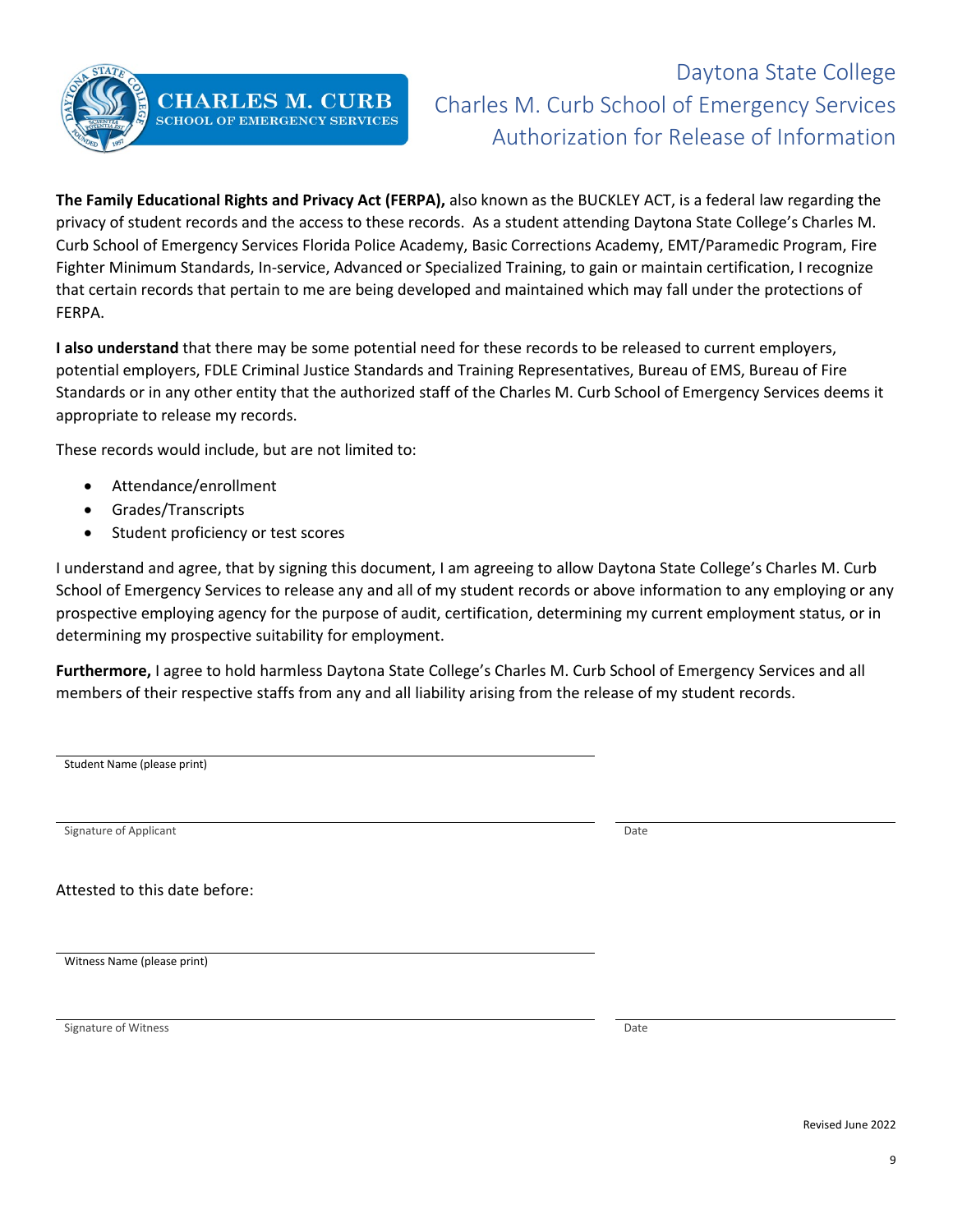## **CastleBranch**

CastleBranch will be used for the Drug Test, Fingerprinting, and Medical Document Manager that is required for the DSC EMT program and/or the Paramedic program. Directions are on the next page.

*There are multiple packages that can be purchased. MAKE SURE YOU ARE PURCHASING THE CORRECT PACKAGE. If you are unsure which package to order, contact Mrs. Campbell at [Teresa.Campbell@DaytonaState.edu](mailto:Teresa.Campbell@DaytonaState.edu) or (386) 506-4122 BEFORE you purchase a package.*

Drug tests and fingerprinting must be completed through CastleBranch – no others will be accepted.

After your drug test appointment, the drug test results will post on your CastleBranch account, and I will print a copy for your application. After your fingerprinting appointment, the FDLE report will be sent electronically to DSC, and I will print a copy for your application.

You will receive a receipt for the drug test and for the fingerprinting – submit these two receipts with your completed application.

### The packages are:

### **Package Code DB36: Drug Test – Fingerprinting – Medical Document Manager**

*This package is for students that have not purchased a CastleBranch package for a Daytona State College EMT and/or Paramedic program 2018 to present.*

### **Package Code DB36re: Drug Test – Fingerprinting**

*This package is for students that have purchased a CastleBranch package for a Daytona State College EMT and/or Paramedic program 2018 to present. These students will already have Medical Document Manager and will only need to update their drug test and fingerprinting.*

### **Package Code DB36fp – Fingerprinting**

*This package is for students that have purchased a CastleBranch package for a Daytona State College EMT and/or Paramedic program 2018 to present. These students will already have Medical Document Manager and will only need to update their fingerprinting.*

### **Package Code DB36dt – Drug Test**

*This package is for students that have purchased a CastleBranch package for a Daytona State College EMT and/or Paramedic program 2018 to present. These students will already have Medical Document Manager and will only need to update their drug test.*

> *If you are unsure which package to order, contact Mrs. Campbell at [Teresa.Campbell@DaytonaState.edu](mailto:Teresa.Campbell@DaytonaState.edu) or (386) 506-4122 BEFORE you purchase a package.*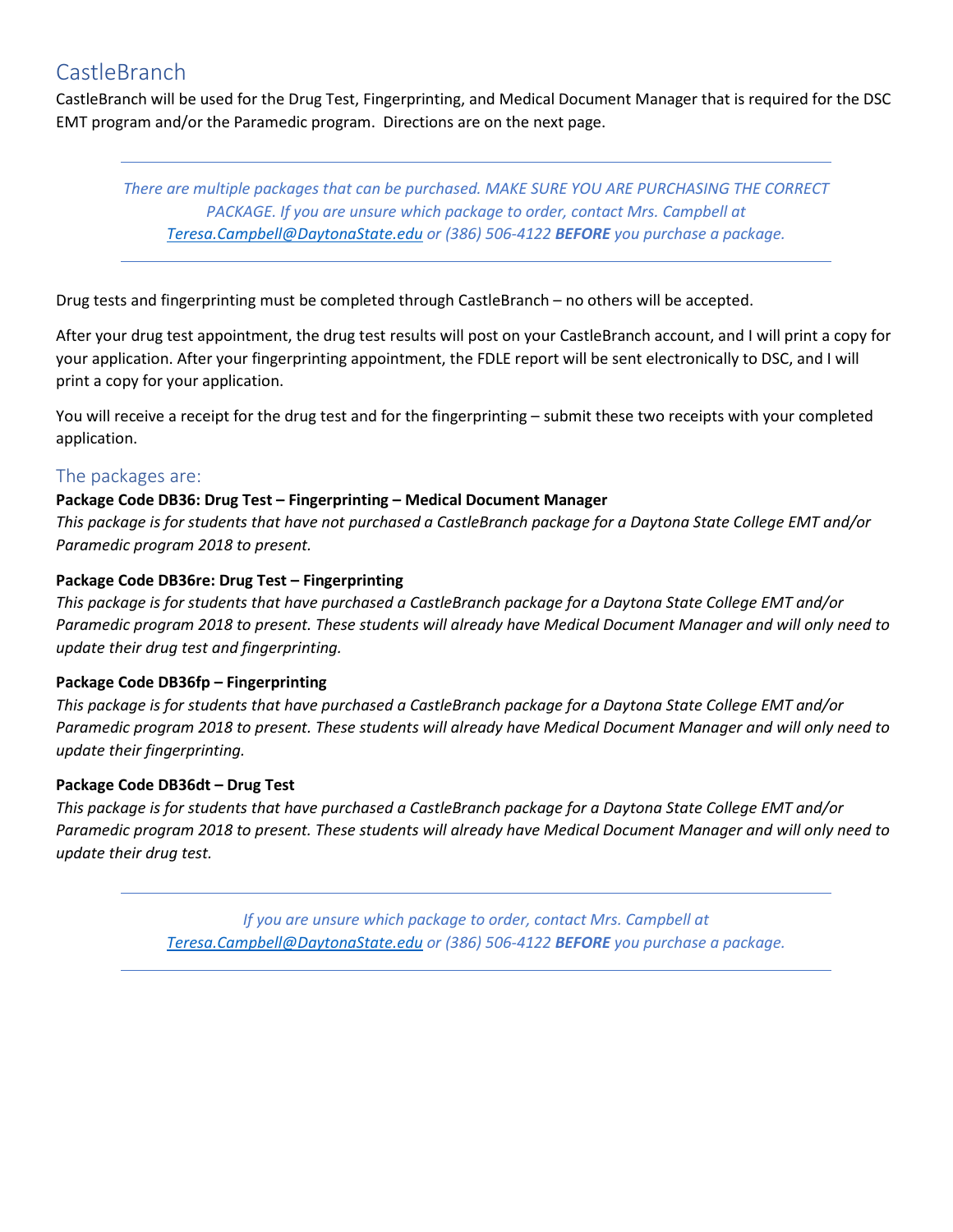

Daytona State College – EMS has partnered with CastleBranch, one of the top ten background check and compliance management companies in the nation to provide you a secure account to manage your time sensitive school and clinical requirements. After you complete the order process and create your account, you can log in to your account to monitor your order status, view your results, respond to alerts, and complete your requirements.

### **Order Instructions for Daytona State College – EMS**

- 1. Go to discover.castlebranch.com
- 2. In the upper right corner, click PLACE ORDER
- 3. In the Package Code: box, type in one of the following:
	- DB36 (will include Drug Test, Fingerprinting, & Medical Document Manager Cost: \$129.25) OR
	- DB36re (will include Drug Test & Fingerprinting Cost: \$91.25) OR
	- DB36fp (will include Fingerprinting Cost: \$53.25) OR
	- DB36dt (will include Drug Test Cost: \$38.00)

Your payment options include Visa, Mastercard, Discover, Debit, electronic check, and money orders. Note: Use of electronic check or money order will delay order processing until payment is received.

> *For additional assistance, please contact the CastleBranch Service Desk at 888-723-4263 or visit <https://mycb.castlebranch.com/help> for further information.*

Immunization records are listed on high school transcripts for public high schools in Florida. If your high school transcripts are at DSC, contact Teresa Campbell and a copy will be printed for you.

Immunization records can be requested at the Volusia County Health Department:

1845 Holsonback Drive Daytona Beach, FL 32117 (386) 274-0500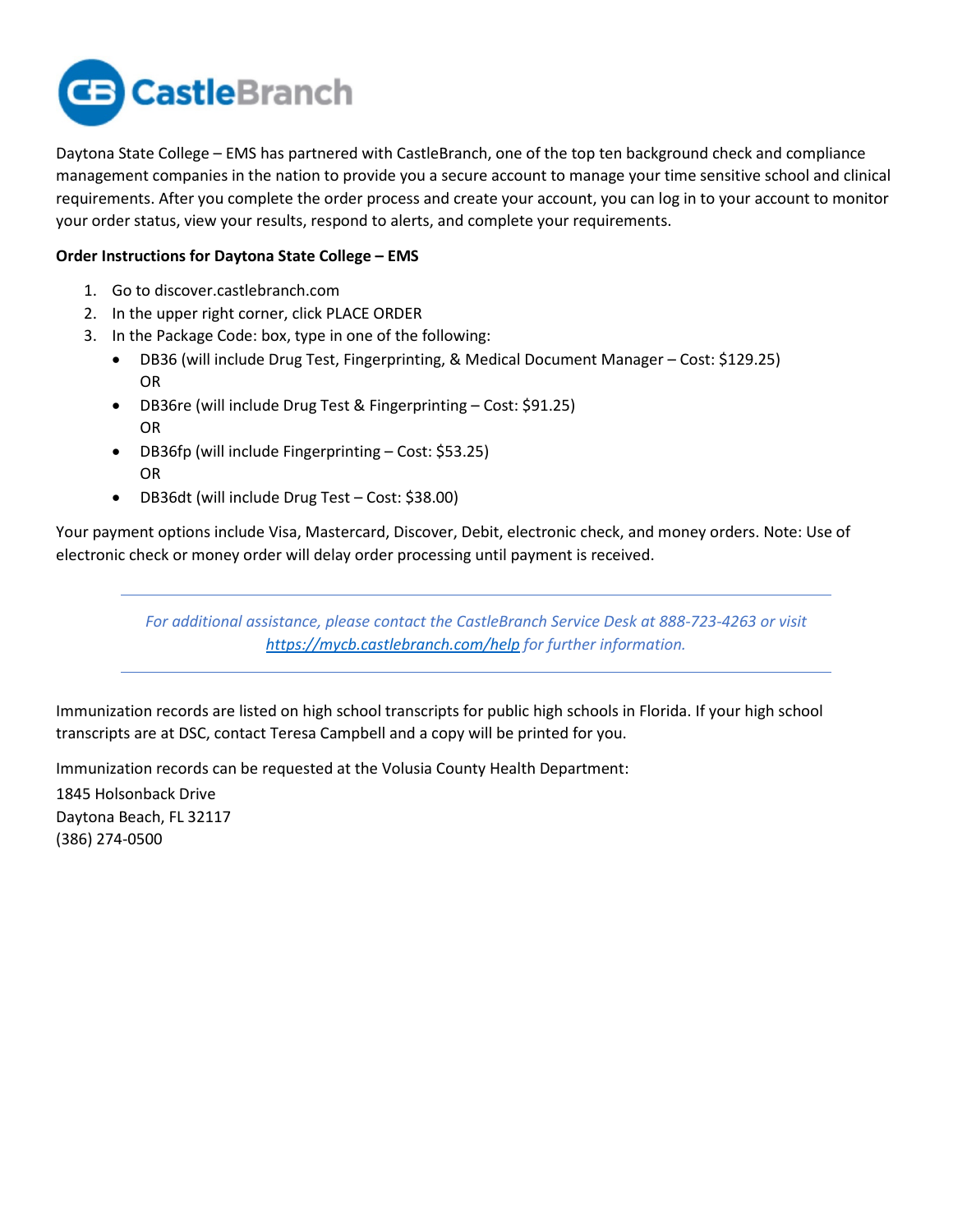# Daytona State College Emergency Medical Technician Program and/or Paramedic Program Physical Examination

All sections of the report must be completed, and the form must be signed and dated.

### Personal Information

| Name: Last                 |                       | First  | Middle                     |
|----------------------------|-----------------------|--------|----------------------------|
|                            |                       |        |                            |
| Age                        |                       | Height | Weight                     |
| <b>Vision</b>              |                       |        |                            |
| Uncorrected                | Right: 20/___________ |        | Left: 20/___________       |
| Corrected                  | Right: 20/            |        | Left: $20/$                |
| <b>Color Perception</b>    |                       |        |                            |
| <b>Hearing</b>             |                       |        |                            |
|                            | Right: 20/            |        | Left: $20/$                |
| <b>Vital Signs</b>         |                       |        |                            |
| <b>Respiratory Rate</b>    |                       |        | <b>Blood Pressure</b>      |
|                            |                       |        | 3-Minute Step Test at 98   |
|                            |                       |        | steps/minute. Heart rate   |
| <b>Resting Heart Rate</b>  |                       |        | after exertion (Step Test) |
| <b>Clinical Evaluation</b> |                       |        |                            |

| <b>Clinical Evaluation</b> | <b>Normal</b> | <b>Abnormal</b> | Describe in this space as needed. |
|----------------------------|---------------|-----------------|-----------------------------------|
| Head, face, scalp          | $\Box$        | $\Box$          |                                   |
| Eyes                       | $\Box$        | П               |                                   |
| Ears                       | $\Box$        | П               |                                   |
| Nose                       | $\Box$        | $\Box$          |                                   |
| Mouth/Throat               | $\Box$        | $\Box$          |                                   |
| Chest/Lungs                | $\Box$        | П               |                                   |
| Heart                      | $\Box$        | П               |                                   |
| Abdomen                    | $\Box$        | П               |                                   |
| Extremities                | $\Box$        | П               |                                   |
| Neck/Back                  | $\Box$        | $\Box$          |                                   |
| Vascular System            | $\Box$        | $\Box$          |                                   |
| Skin                       | $\Box$        | $\Box$          |                                   |
| Neurologic                 | $\Box$        | П               |                                   |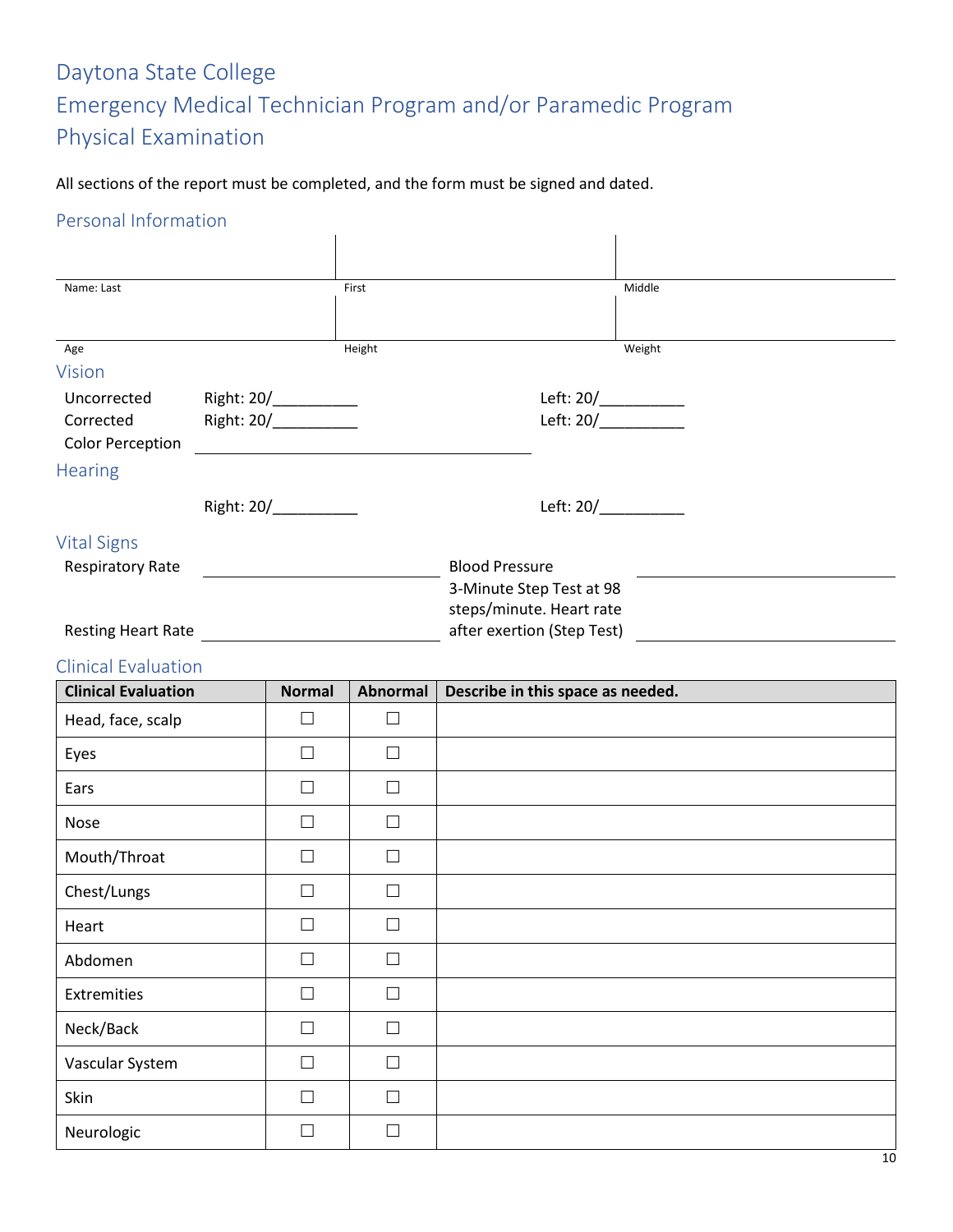### Immunizations

### **All immunizations MUST BE CURRENT throughout the EMT and/or Paramedic program(s).**

Tetanus Booster

Injection Date

*Not exceeding 10 years from first day of program.*

#### Hepatitis B Series

| 1 st<br>Injection Date<br><b>.</b>                     | $\mathsf{and}$<br>stion Date<br>- |  |
|--------------------------------------------------------|-----------------------------------|--|
| $\lceil$ ord<br>Date<br>. ior<br><b>IIIIECUL</b><br>ັບ |                                   |  |

*Program applicants must have the 1st injection prior to submitting application, the 2nd injection prior to beginning clinical rotations (3-4 weeks after first day of program), and the 3rd injection when due. A positive antibody titer is also accepted.*

### Tuberculosis

| .<br>Date<br><b>Inject</b><br>ection |     |          |  |  | Result |               |        |                          |          |  |          |  |     |  |
|--------------------------------------|-----|----------|--|--|--------|---------------|--------|--------------------------|----------|--|----------|--|-----|--|
| $\sim$ $\sim$<br>.                   | . . | $\cdots$ |  |  |        | $\sim$ $\sim$ | $\sim$ | $\overline{\phantom{a}}$ | .<br>- - |  | $\cdots$ |  | . . |  |

*Must be within one year; if result positive, chest x-ray report must be attached. QuantiFeron Gold blood test with negative result is also accepted.*

### MMR (Measles, Mumps, Rubella)

| A <sub>5</sub><br>$\n  n$<br>Date<br>Date<br>Injection<br>- пољ<br>- |
|----------------------------------------------------------------------|
|----------------------------------------------------------------------|

*If born 1957 or later, two doses of vaccine four weeks apart. A positive antibody titer is also accepted.* 

### Varicella (Chickenpox)

| <sup>1st</sup> Injection Date<br><b>STATISTICS</b> | <b>Injection Date</b> |  |  |
|----------------------------------------------------|-----------------------|--|--|
|                                                    |                       |  |  |

*Two doses of vaccine given at least 28 days apart. A positive antibody titer us also accepted.*

### Flu

Do not get a flu shot at this time. Students will be given instructions in class for the flu shot.

### COVID-19

Students must have the two-shot option or the one-shot option. Please include a copy of your COVID-19 immunization card with your application.

*Medical exemption and/or religious exemption forms are available, but their approval/denial is made by the clinical affiliates, not by DSC. Students with denied exemption forms cannot complete the program. Please emai[l Teresa.Campbell@DaytonaState.edu](mailto:Teresa.Campbell@DaytonaState.edu) for more information.*

### **Does the applicant have adequate pulmonary function to exert himself/herself (i.e., lifting and carrying patients, performing CPR) while wearing a properly fitted High Efficiency Particulate Air respirator?**  $\Box$  Yes  $\Box$  No

Please comment below on any specific health problem which might interfere with the clinical activities, such as back or neck injuries, allergies, significant medical history, etc. Please comment below of any prescribed medications which may interfere with alertness or reflexes.

### **This student is participating in an EMT and/or Paramedic training course, which involves the following:**

- the ability to wear full protective equipment and may include helmet, protective coat and pants, suspenders, gloves, N95 mask, Powered Air Purifying Respirators (PAPR), or breathing apparatus.
- the ability to drag, lift, carry, and move weights up to 125 pounds.
- the ability to climb stairs and ladders.
- the ability to work in heat, water, and other hostile environments.

This certifies that on this date, \_\_\_\_\_\_\_\_\_\_\_\_\_\_\_\_\_\_\_\_\_\_\_\_, I examined \_\_\_\_\_\_\_\_\_\_\_\_\_\_\_\_\_\_\_\_\_\_\_\_\_\_\_\_\_\_\_and found him/her to

be in **the in condition.** I understand the program activities listed above, and in my professional opinion, this

student is physically and mentally healthy enough to participate in the EMT and/or Paramedic program at Daytona State College.

Examining Physician Name **License #** License #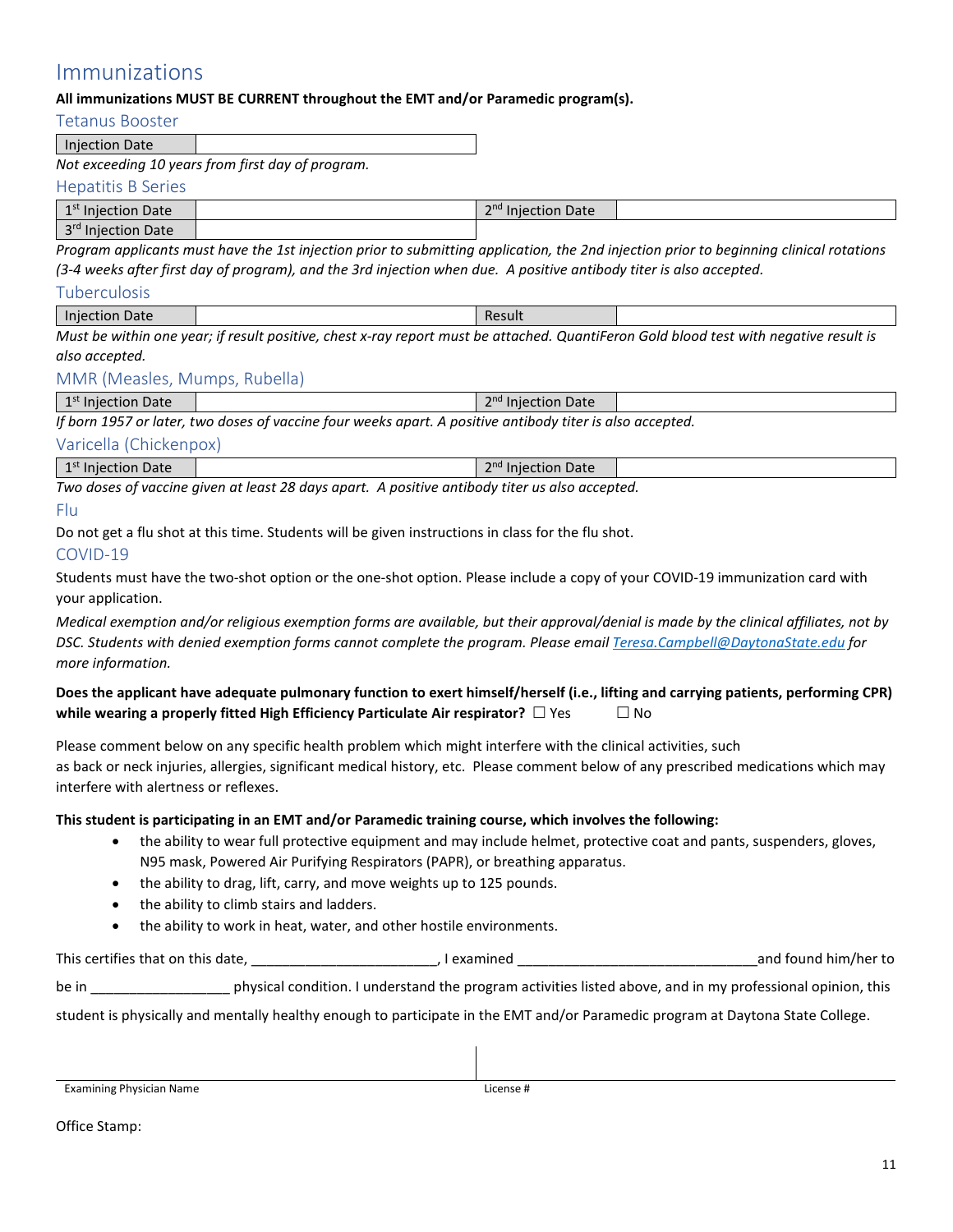## Statements of Understanding

1. I understand that the Daytona State College EMS program is an intensive academic program, involving lecture classes and lab classes on a demanding schedule, in addition to required clinical rotations. I have read and understand these requirements as outlined.

### *\_\_\_\_\_\_\_\_\_\_ (student initials here)*

2. I understand that attendance is required at all lecture classes, lab classes, and clinical rotations, and that there are no unexcused absences.

### *\_\_\_\_\_\_\_\_\_\_ (student initials here)*

3. I understand that I will be required to enroll in the specific lab class that corresponds with my lecture class.

### *\_\_\_\_\_\_\_\_\_\_ (student initials here)*

4. I understand that there are minimum passing scores that must be met in all DSC EMS programs. These will be explained to me in detail during the first week of class.

### *\_\_\_\_\_\_\_\_\_\_ (student initials here)*

5. I understand that student uniforms are required, and that I must purchase these before the first day of class.

### \_\_\_\_\_\_\_\_\_\_ *(student initials here)*

6. I understand that I will be required to sign "hold harmless agreements" to complete mandatory clinical rotations at emergency services agencies.

### *\_\_\_\_\_\_\_\_\_\_ (student initials here)*

7. I understand that I may be exposed to communicable diseases and/or bloodborne pathogens during clinical rotations.

### *\_\_\_\_\_\_\_\_\_\_ (student initials here)*

8. I understand that I must complete a criminal background check and a drug screen as part of the application processes. If the results of my background and/or drug screen are not acceptable to the DSC EMS program clinical affiliates, I will be dismissed from the DSC EMS program that I am attending.

### *\_\_\_\_\_\_\_\_\_\_ (student initials here)*

9. I understand that relationships between students and DSC EMS department staff or instructors are strictly prohibited.

*\_\_\_\_\_\_\_\_\_\_ (student initials here)*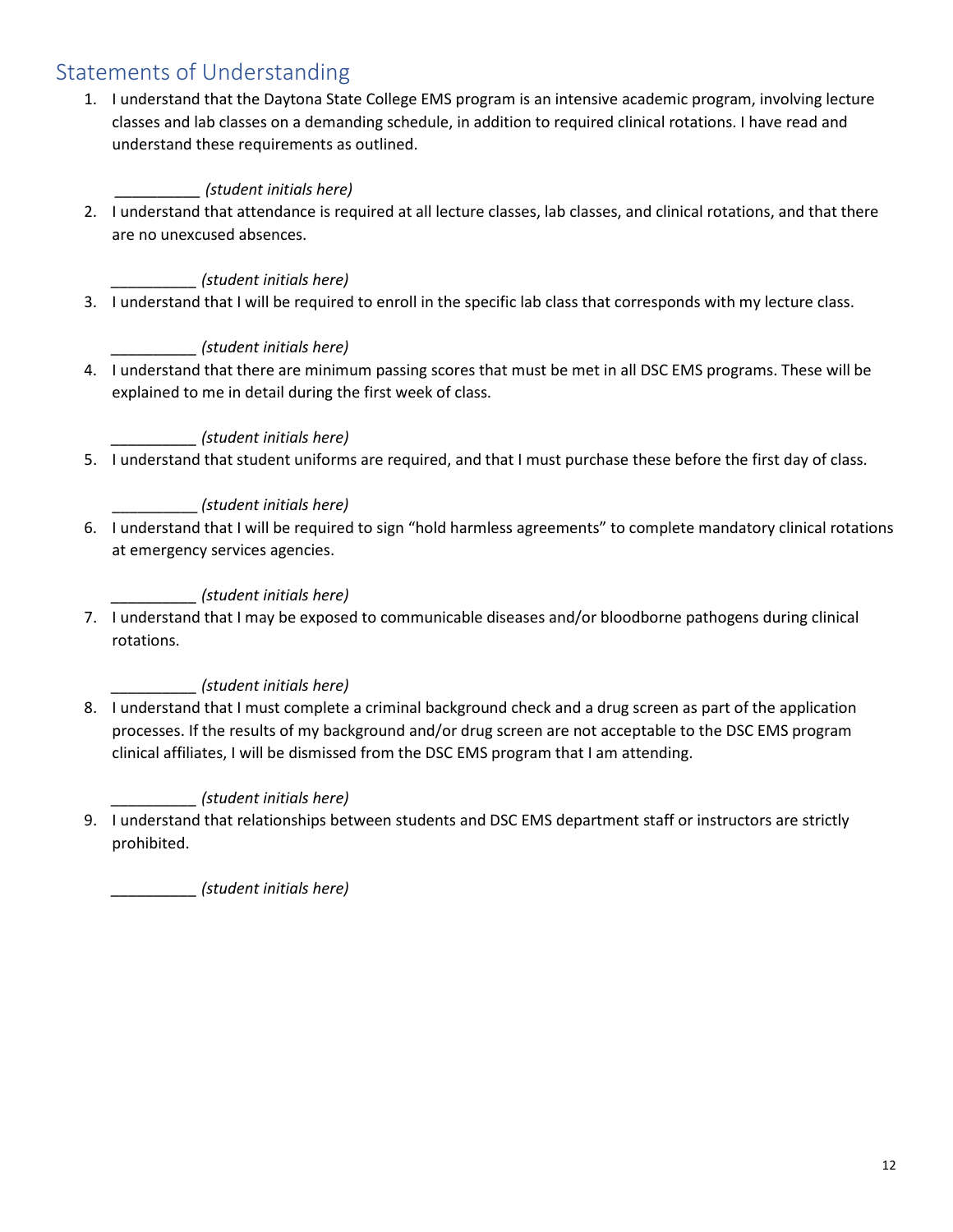## Personal Character Statement

### **Please complete this form in front of a Notary Public.**

| In accordance with the qualifications for certification as an Emergency Medical Technician as set forth in Chapter 401, |          |
|-------------------------------------------------------------------------------------------------------------------------|----------|
| Florida Statute, I (student)                                                                                            | , hereby |
| swear and certify that:                                                                                                 |          |

1. I am free from any physical defect, mental defect, or disease which might impair my ability to perform as an Emergency Medical Technician or as a Paramedic.

### *\_\_\_\_\_\_\_\_\_\_ (student initials here)*

2. I am free from addiction to alcohol, or any controlled substance(s) and I understand I will submit to a 10-panel drug screen prior to acceptance into a DSC EMS program.

### *\_\_\_\_\_\_\_\_\_\_ (student initials here)*

3. I understand that I will submit to an FDLE and NCIC criminal background check prior to acceptance into a DSC EMS program and I have reviewed the Level 2 screening standards for exclusions.

### *\_\_\_\_\_\_\_\_\_\_ (student initials here)*

4. I understand that any fraudulent entry on this application may be cause for rejection of my application, dismissal from the DSC EMS program that I am attending, or rejection of state certification eligibility.

*\_\_\_\_\_\_\_\_\_\_ (student initials here)*

| Signature of Applicant                     | Date          |    |
|--------------------------------------------|---------------|----|
| $\Box$ Personally Known OR                 |               |    |
| $\Box$ ID Provided:                        |               |    |
| Sworn to and subscripted before me on this | day of        | 20 |
|                                            |               |    |
|                                            | Notary Public |    |

My commission expires:

PLEASE AFFIX SEAL ABOVE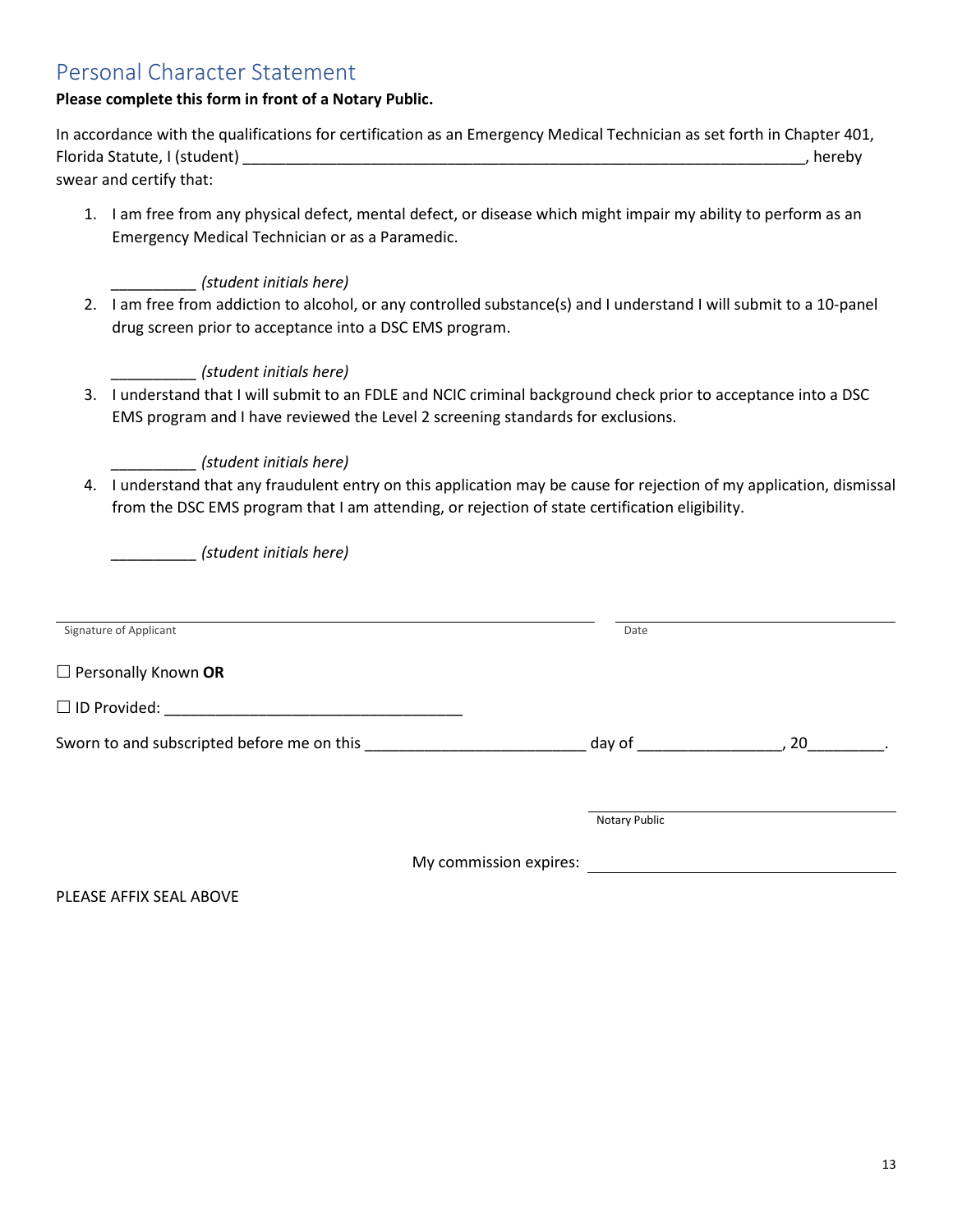# Emergency Medical Technician (EMT) Description

An EMT is a healthcare professional whose primary focus is to respond to, assess and triage emergent, urgent, and nonurgent requests for medical care, apply basic knowledge and skills necessary to provide patient care and medical transportation to/from an emergency or health care facility. Depending on a patient's needs and/or system resources, EMTs are sometimes the highest level of care a patient will receive during an ambulance transport. EMTs often are paired with higher levels of personnel as part of an ambulance crew or other responding group. With proper supervision, EMTs may serve as a patient care team member in a hospital or health care setting to the full extent of their education, certification, licensure, and credentialing. In a community setting, an EMT might visit patients at home and make observations that are reported to a higher-level authority to help manage a patient's care. When practicing in less populated areas, EMTs may have low call volume coupled with being the only care personnel during prolonged transports. EMTs may provide minimal supervision of lower-level personnel. EMTs can be the first to arrive on scene; they are expected to quickly assess patient conditions, provide stabilizing measures, and request additional resources, as needed.

Emergency Medical Technicians:

- Function as part of a comprehensive EMS response, community, health, or public safety system with defined clinical protocols and medical oversight.
- Perform interventions with the basic equipment typically found on an ambulance to manage life threats, medical, and psychological needs.
- Are an important link within the continuum of the emergency care system from an out- of-hospital response through the delivery of patients to definitive care.

### Other Attributes:

The majority of personnel in the EMS system are licensed at the EMT level. The EMT plays many important roles and possesses the knowledge and skill set to initially manage any emergency until a higher level of care can be accessed. In areas where Advanced EMT or Paramedic response is not available, the EMT may be the highest level of EMS personnel a patient encounters before reaching a hospital. EMTs advocate health and safety practices that may help reduce harm to the public.